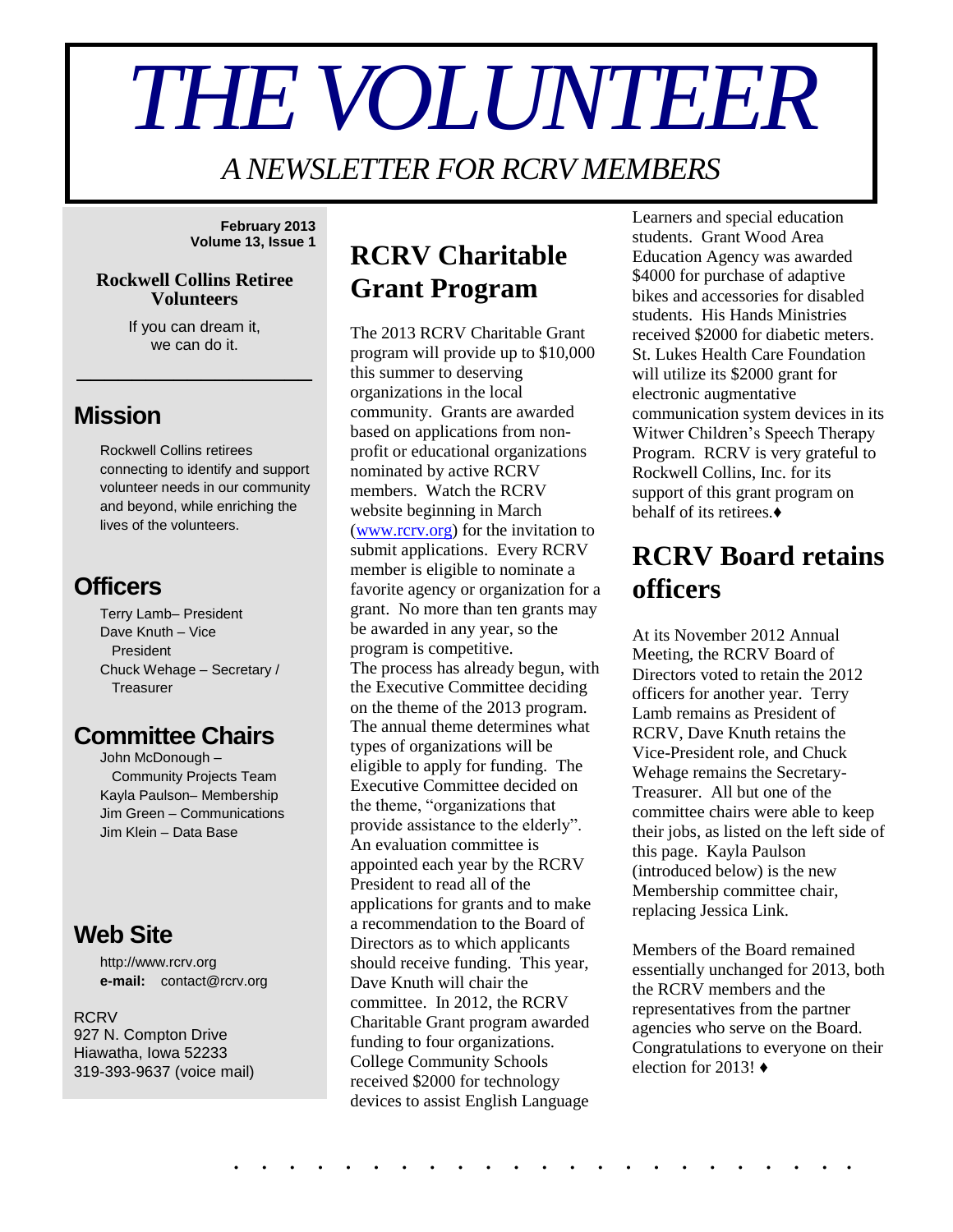## **Special Enrollment Periods for Medicare Advantage and Part D Plans John McDonough**

Most people on Medicare used the annual open enrollment period from October 15-December 7, 2012 to choose their Medicare Advantage or Part D drug plan for 2013. What if you missed this opportunity? Kris Gross from the State of Iowa's Senior Health Insurance Information Program (SHIIP) says, "If you missed the open enrollment period, you may still be able to take advantage of one of the special enrollment periods Medicare offers to choose a plan that best meets your needs."

A special enrollment period is offered for individuals whose 2012 Medicare Advantage or Part D plans did not renew their contract with Medicare for 2013, like MedicareBlue PPO. This period runs from December 8, 2012 – February 28, 2013 and offers a onetime opportunity for those affected by non-renewals to choose a plan for 2013. For more information see the "Medicare Advantage Non-Renewal" factsheet in the Medicare Advantage section on the SHIIP website, [www.therightcalliowa.gov.](http://www.therightcalliowa.gov/)

For the first time, Medicare has identified "low performing plans." These plans had an overall rating of less than three stars for three years in a row. Anyone enrolled in one of these plans gets a special enrollment period once during 2013 to enroll in a plan that has a rating of three or more stars. Call Extend Health to enroll if you qualify.

All Iowans on Medicare qualify for the 5-star special enrollment period. A few Medicare Advantage and Part D drug plans received the highest rating of 5 stars. Anyone on Medicare can change to one of these plans (if the plan is offered in their county) once between December 8, 2012 and November 30, 2013. Iowans who qualify for Medicaid, the Part D extra help or live in a nursing home qualify for special enrollment periods which allow them to change their coverage monthly all year long. The Medicare Advantage "disenrollment period" runs from January 1-February 14. If you are in a Medicare Advantage plan you can leave your plan and switch to Original Medicare during this 45 day period.

Over 30 SHIIP counselors in the area are available to sit down with you face-to-face to explain Medicare and help with your questions. All services are free, confidential and objective. For questions, call and leave a message at 319-393-9632. Questions will be answered shortly by a RCRV SHIIP counselor.♦

# **RCRV Meetings**

The Community Projects Team meets every Thursday at 10:00 in our office in the REACT Center where we discuss future and current projects. You are always welcome at any of the meetings. Informational meetings for new retirees or others interested in becoming active members of RCRV are held at 9 AM on the third Thursday of each month at the REACT Center (927 N. Compton Dr. in Hiawatha). ♦

# **Mike Wilson named to Iowa Volunteer Hall of Fame**

One year ago, RCRV was honored to be inducted into the Iowa Volunteer Hall of Fame. This year, one of the outstanding members of RCRV has also been recognized with the same honor. Mike Wilson will receive a plaque from Gov. Terry Branstad at a ceremony at the Iowa Statehouse on February 17<sup>th</sup>. The official press release describes Mike this way.

**"Myron (Mike) Wilson** of Cedar Rapids is a role model for volunteerism. A devoted husband, World War II Navy veteran, retired electrical engineer, and father of four, Mike is fiercely dedicated to improving Cedar Rapids and serving its people. He sees needs within the community and uses his leadership and resources to address them by working with appropriate agencies. Mike creates solutions to issues when no agencies exist to address them; where agencies exist, he serves to make them stronger. Through a long list of volunteer activities, Mike has impacted lives of the young and old for decades."

We congratulate Mike for the welldeserved recognition of his contributions to this region and its people.

♦

# **WRAP sets more records in 2012**

The WRAP (Wheelchair Ramp Accessibility Program) coalition achieved new heights in 2012. The

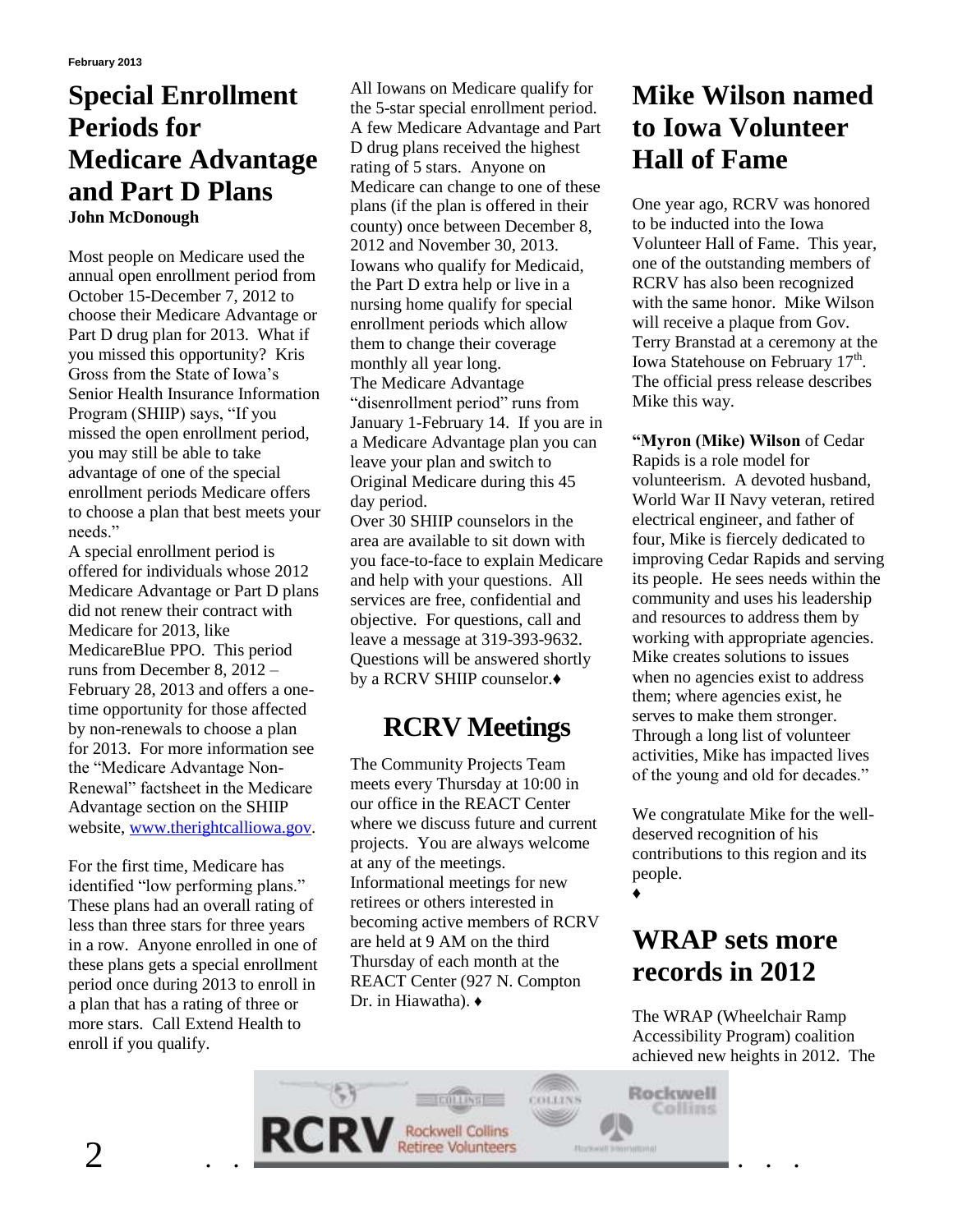#### **February 2013**

program, which originated through RCRV, established a new record for the number of projects completed during the calendar year. WRAP volunteers were able to complete a wheelchair ramp project in every month of the year, reflecting the mild winter weather of 2012. The total number of projects completed during 2012, according to Angie Ehle, program intake coordinator, was 38. This was the highest number completed since the program began about five years ago. WRAP volunteers were able to build 22 new wooden wheelchair ramps and six aluminum (temporary) ramps during the past year. They also repaired two ramps and removed five aluminum ramps and two wooden ramps.

WRAP also set a new record on the United Way Day of Caring last summer, when three ramp projects were completed in one day. WRAP's primary activity is to build wheelchair ramps for people with disabilities that have inadequate financial resources. Volunteers provide free labor. For clients that are able, they are asked to purchase materials. For those that are qualified, WRAP will assist them in applying for grants to fund the material purchases. WRAP is looking for volunteers to design wheelchair ramps, as well as carpenters to help build. Training is provided. Contact Angie Ehle at 319-369-7377 or online at wrap@crstlukes.com.♦

# **RCRV Welcomes New Members**

RCRV is very happy to welcome the following new members to our organization during 2012. We trust that they will find many worthwhile projects and volunteer opportunities

through RCRV that will help make their retirement rewarding.

- Dean Abramczak
- Sandra Boyer
- Gerri Fenton
- Glenn Flaten
- Wendy Forrester
- Jeanne Hepker
- Steve Hostert
- Pat Knuth
- Michael Luken
- Doreen Meier
- Esther Miceli
- Bob Miller
- Laura White
- Fred Zehr ♦

#### **New RSVP Coordinator hired**

In December, 2012, Kayla Paulson became the coordinator of RSVP of Linn and Jones County. The Retired Senior Volunteer Program provides administrative support and supplemental insurance benefits to all RCRV member.



By way of

introduction, Kayla says, "Where did I come from you may ask … I was born and raised in Linn County. I grew up in rural Marion (Midway) and rural northern Linn County; went to Alburnett High School and attended Iowa State University. Over the years I have worked for both non-profits and forprofits (including Rockwell Collins, the Cedar Rapids Chamber, Trees

Forever, and Home Instead Senior Care to name a few).

I have now settled in Robins where my husband and I are raising our two children. When I heard about the opening with [RSVP](http://r20.rs6.net/tn.jsp?e=001-wfxxstxnhLnVEWFx1DDShE1fnmCV2E3WYr2NF2ky_n_S2u2ZdUf3VZcSZLuGbET0zrWrP0Kinp1RWNmilDSWzMH9cO_dzk2LTeI6KMGErgO-UYpwKQDUnY9cVkY3nLA38B0E8tIRH4=) I applied right away. **This role combines my passions for giving back to the community and working with seniors.** 

I am proud to support the volunteer efforts of over 400 volunteers that give back to our community. My role as RSVP Coordinator will be to promote volunteerism and engage individuals age 55+ in volunteer efforts to strengthen our community by addressing critical needs and providing impactful volunteer opportunities."♦

## **It's A GIRL!!!**



Melanie and I are happy to announce that we are now a family of four! Brooke Lavina Richert was born Sunday, 11/18 at 3:56 p.m. and was 18.5" long and weighed 5 pounds – 5 ounces. Both Melanie and Brooke are doing great. Blake was very excited to have a baby sister.

Jeremy & Mel Richart ♦